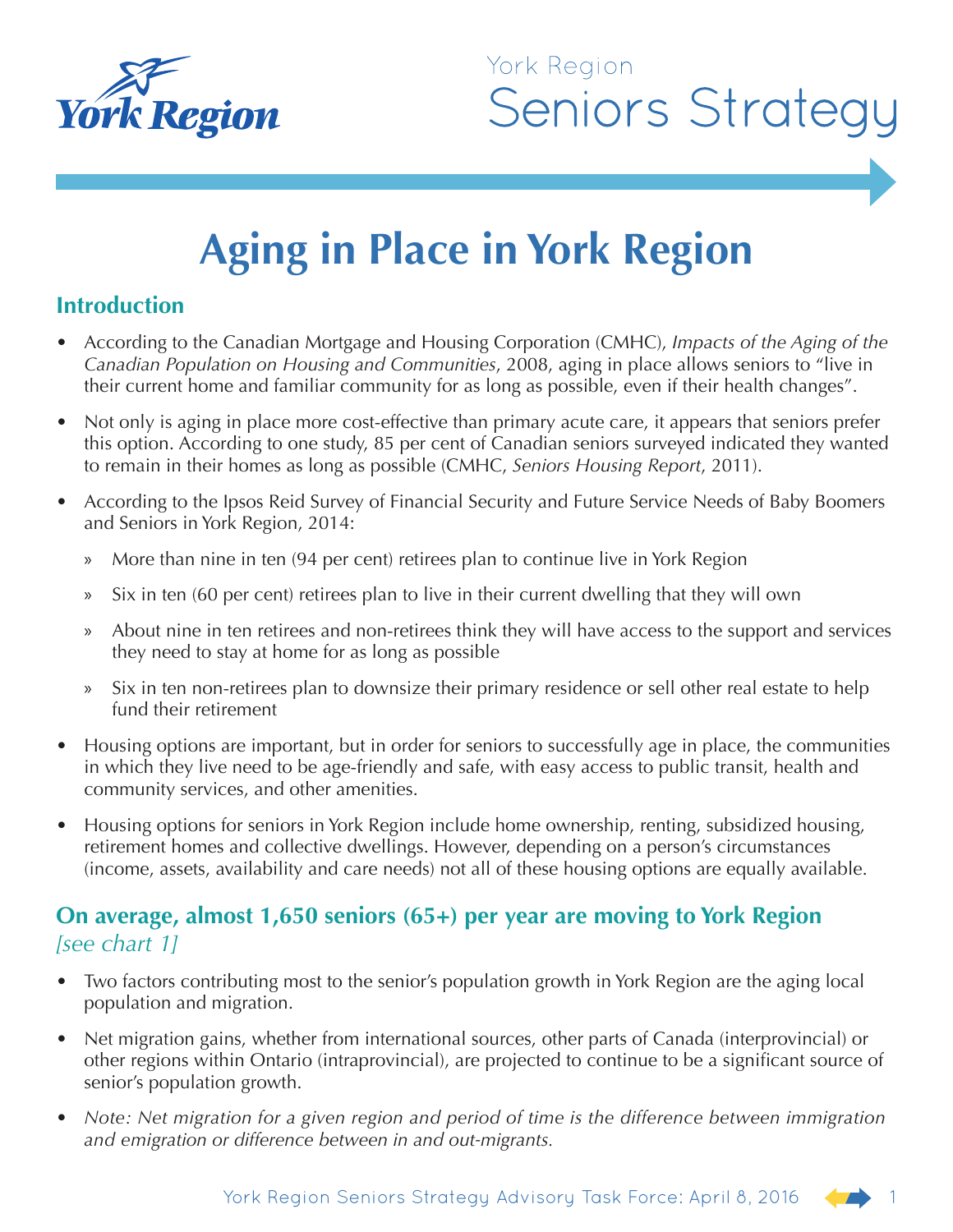

• Overall, in 2015, the net migration (from all sources) among residents 65 years and over was 1,227 people, down from 1,850 people in 2014. However, net migration in York Region among senior residents remains strongly positive over the last five years. From 2011 to 2015, more than 8,200 seniors moved to York Region. That is an average of 1,646 people a year.

#### **Older households are typically owners; younger households are typically renters**

- There is a relationship between age and housing tenure. In general, the homeownership rate was higher for households with an older primary household maintainer, up to the age of 75 years, after which the rate started to decrease. At the same time, the proportion of renters among seniors 75 years and over is increasing.
- In York Region, the proportion of those renting was highest for those 25 years of age and under at 45.4 per cent, in 2011. The highest proportion of owner households in York Region was among those aged 45 to 64 at 90.4 per cent in 2011.
- In 2011, 87.5 per cent of households in York Region led by residents over 65 years of age were owners. This was the highest proportion of owner households in the GTA. In comparison, 76.4 per cent of senior households in Ontario and 73.4 per cent in Canada were owners *(see chart 2)*.
- The limited rental market in York Region makes it difficult for older residents to find affordable housing. In 2011, only 12.5 per cent of total households led by residents 65 years of age and older were renters.

This was the lowest proportion in the GTA. In comparison, 26.6 per cent of the total households with a maintainer 65 years and over in Canada and 23.6 per cent in Ontario were renters *(see chart 2)*.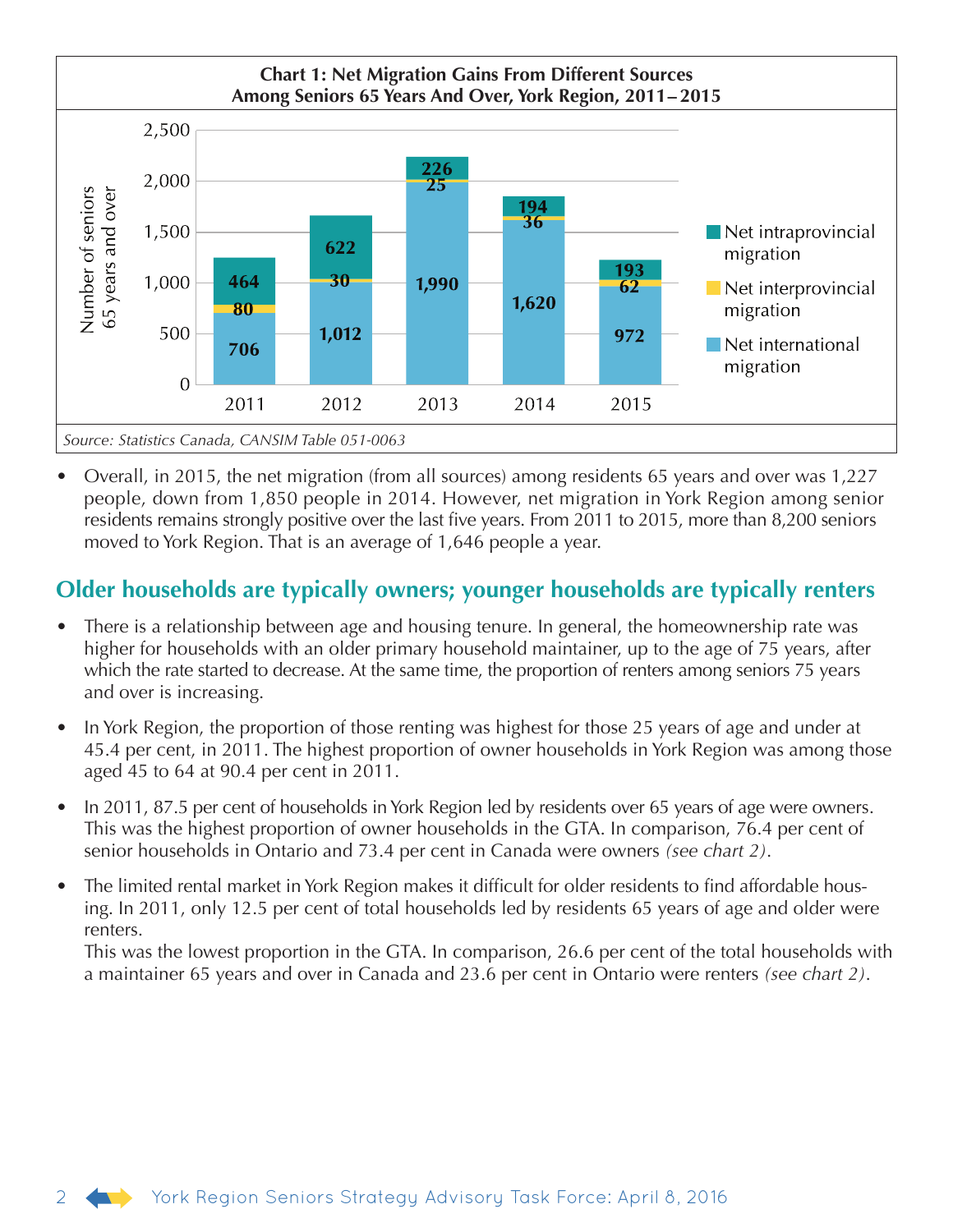

## **The mortgage-free** *homeownership* **rate was generally higher for households with an older primary household maintainer (65+)**

- For primary household maintainers aged 65 years and over, mortgage-free homeownership was the most common tenure.
	- » Of all owner households with a primary maintainer aged 65 to 74 years, about 67.5 per cent were mortgage-free.
	- » Of all owner households with a primary maintainer 75 years of age and over, about 79.4 per cent were mortgage-free.
- In general, 72.3 per cent of York Region's owner households with a primary maintainer aged 65 years and over were mortgage-free. The lowest mortgage-free homeownership rate among seniors 65 years of age and over in the GTA was observed in Peel Region (at 66.8 per cent) and Durham Region (at 69.8 per cent). Mortgage-free homeownership for this age group in York Region was below provincial and national levels, at 75.6 per cent and 76.2 per cent respectively *(see chart 3)*.

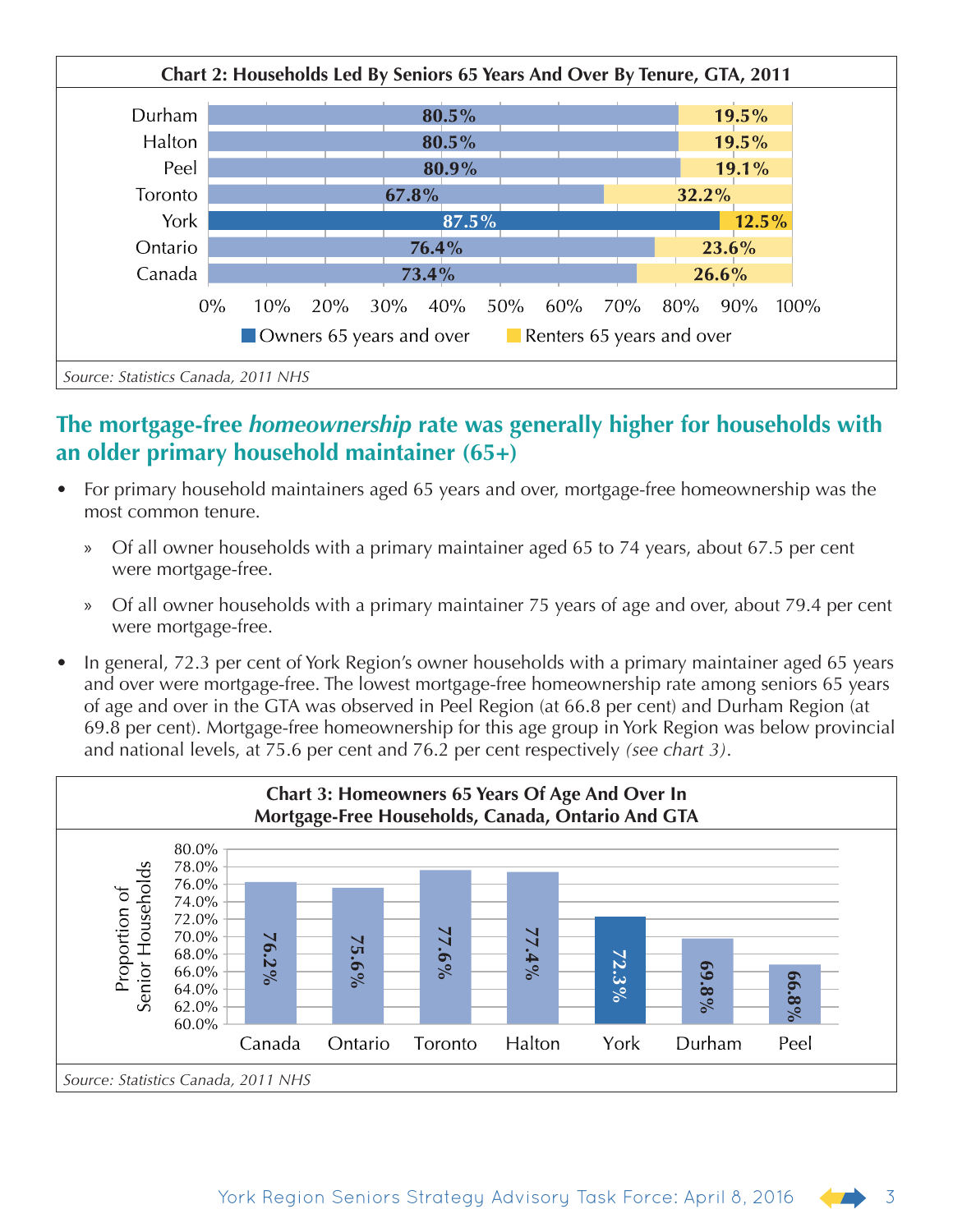#### **More homeowners (65+) in York Region spend 30% or more of their household income on shelter costs compared to those living in other Regions, Ontario or Canada**  *[see Chart 4]*

- *Note: Shelter cost includes, where applicable, the mortgage payment or monthly rent, the costs of electricity, heat, water and other municipal service, property taxes and condominium fees.*
- With housing costs being an important part of overall household expenditure, 22.7 per cent of homeowners aged 65 years and over in York Region spend 30 per cent or more of their income on shelter, exceeding the CMHCs "affordability threshold". This was the highest proportion in the GTA. In comparison, 14.7 per cent of the total owner households with a maintainer 65 years and over in Canada and 16.5 per cent in Ontario spend 30 per cent or more of their household income on shelter.
- Mortgage-free senior (65+) led households could still be spending 30 per cent or more on shelter costs. They could be living on low-income and therefore spending a large portion of their income on property tax, electricity and water, etc.



• 4,560 or 12 per cent of households led by seniors (65+) who own their homes without mortgages in York Region, are still paying over \$1,000 a month for shelter costs.

# **Single-detached houses remain the dominant housing type for seniors 65+ living in private households in York Region**

- The 2011 Census of Population counted nearly 120,000 seniors aged 65 and over in York Region. Of these, 95.0 per cent lived in private households or dwellings (as part of couples, alone or with others), while 5.0 per cent lived in collective dwellings, such as residences for senior citizens or health care and related facilities.
- In 2011, single-detached houses were home to 65.1 per cent of seniors; 18.6 per cent of senior residents lived in apartments and 11.2 per cent in semi-detached and row houses.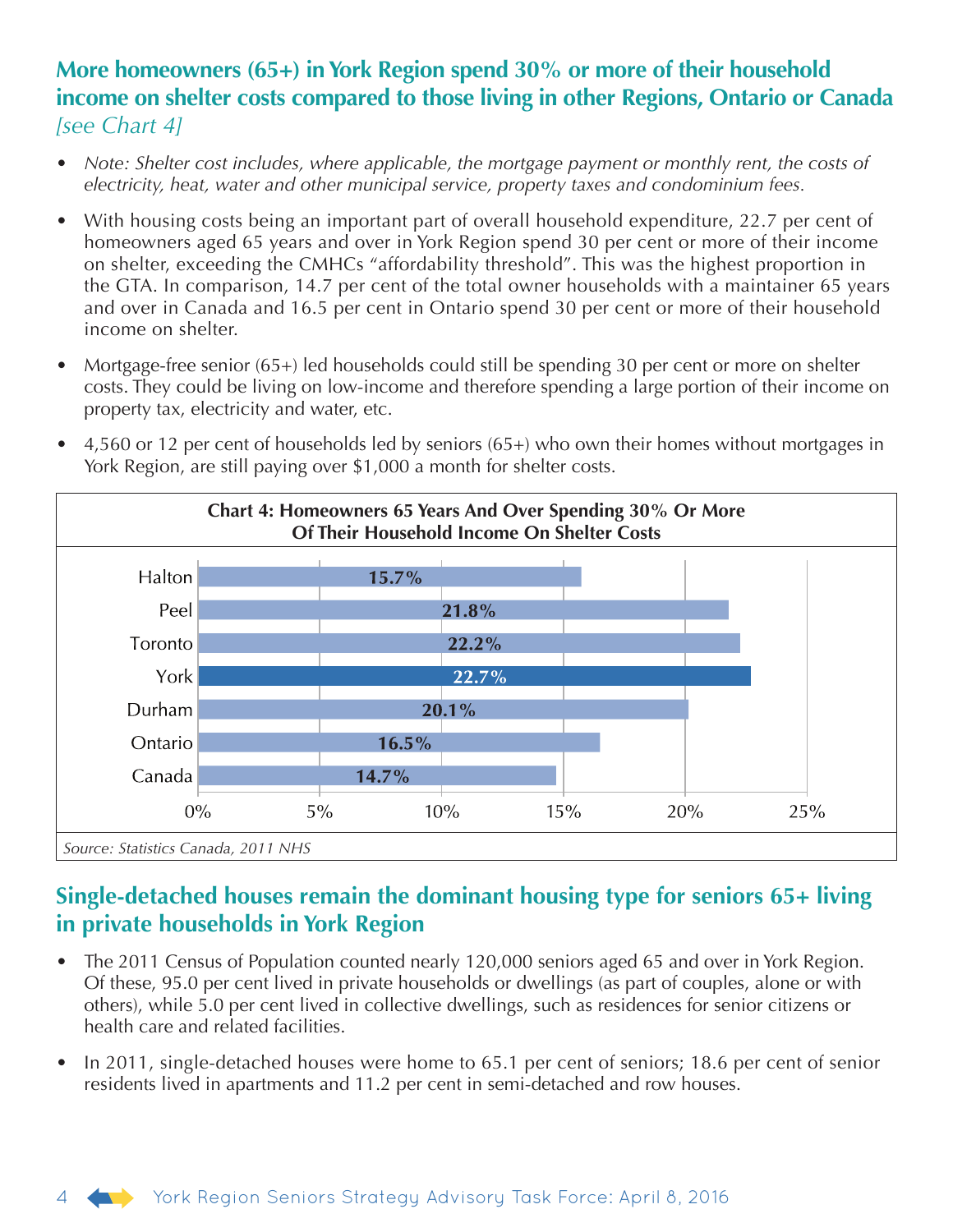## **Seniors' households (65+) in York Region are less likely to require major repairs compared to the same households in the GTA, Ontario or Canada**

- Among current generation seniors, many aged 65 years and over live in the homes they occupied for years.
- People aged 65 and older tend to live in older dwellings compared to their younger counterparts. In York Region, 15.6 per cent of residents 65 years and over are occupying dwellings constructed before 1970, compared to only 9.6 per cent of residents less than 65 years of age living in dwellings built prior to 1970.
- Dwellings in need of major repairs are considered an indicator of inadequate dwellings by housing organizations. In 2011, the proportion of York Region households in need of major repair was 2.7 per cent among seniors; this was the lowest proportion in the GTA and below Ontario (5.0 per cent) and Canada (5.8 per cent).

## **York Region's Home Repair Program helps eligible homeowners who need accessibility modifications or critical repairs to make their homes safer**

• In 2015, 75 applications were received and 54 were approved for funding. 77 per cent (42 out of 54 awards) of all awards went to persons 60 years and older.

#### **A large proportion of** *renter households* **led by seniors (65+) in York Region exceeded the affordability threshold**

• In 2011, 51.1 per cent of households led by tenants 65 years and over spent 30 per cent or more of their income on shelter costs. This was the highest proportion in the GTA, and higher than both Canada (46.6 per cent) and Ontario (45.7 per cent) [See Chart 5].

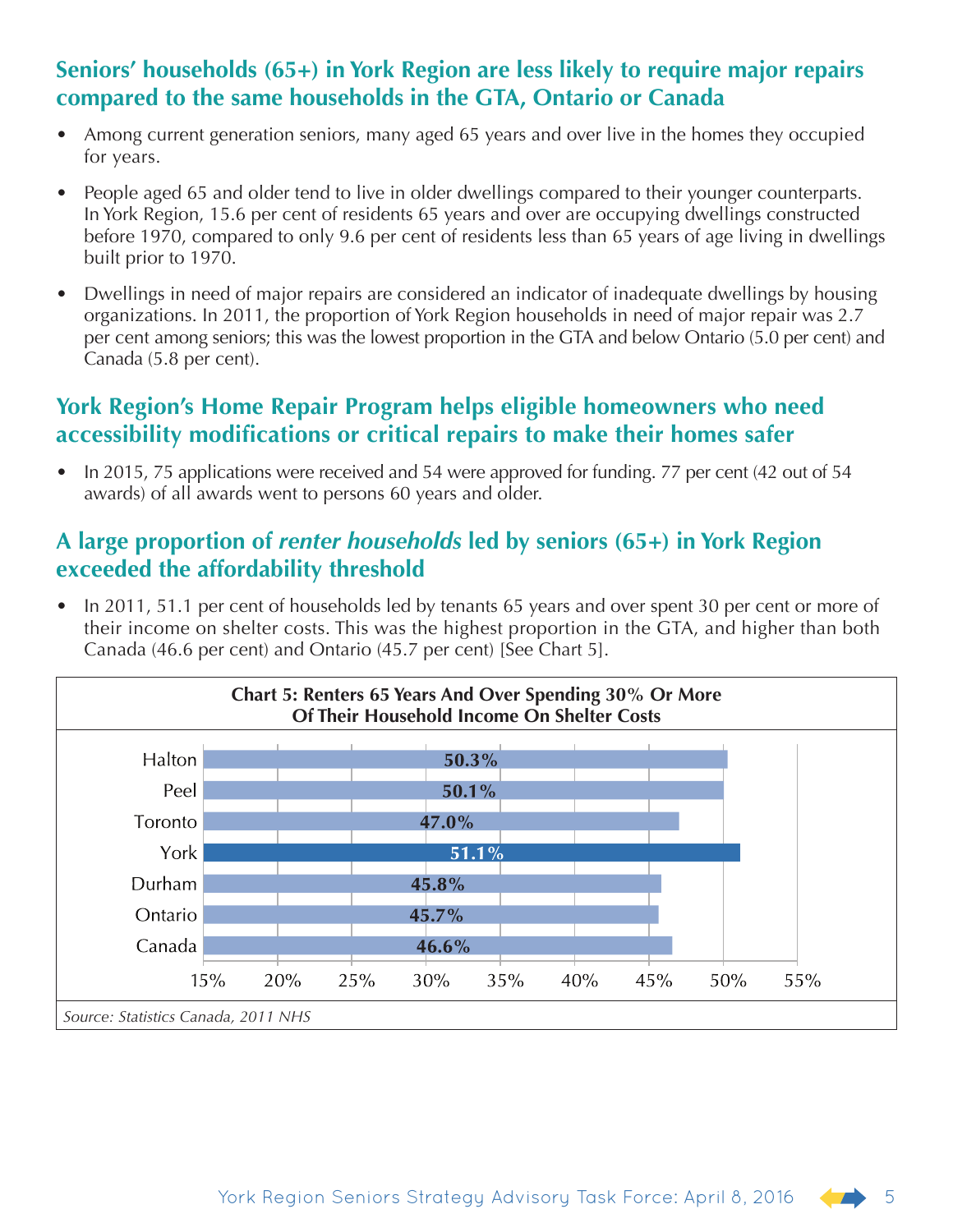#### **York Region continues to experience pressure on the local rental market with extremely low vacancy rates and fewer housing starts intended for the rental market**

- In 2015, only 40 out of a total of 9,775 housing starts were intended for the rental market (*Housing Now, January 2016, CMHC*). There was no significant change in York Region's average vacancy rate of 1.6 per cent in 2015 compared to the previous year.
- The high cost of rent and low vacancy rates in York Region make it difficult to find affordable rental options.

#### **Seniors (65+) are more likely to live in subsidized housing compared to younger residents**

- *Note: Subsidized housing includes rent geared to income, social housing, public housing, governmentassisted housing, non-profit housing, rent supplements and housing allowances.*
- Of all York Region's tenant households led by residents 65 years and over in 2011, 29.3 per cent were subsidized. In comparison, the proportion of subsidized households led by residents *under* 65 years of age (non-seniors) was 11 per cent.
- In the GTA, Toronto and Peel Region have the highest proportion of subsidized tenant households occupied by residents 65 years and over at 31.7 per cent and 30.6 per cent. The proportion of subsidized tenant households led by seniors in York Region (29.3 per cent) was higher than both Canada (22.7 per cent) and Ontario (25.3 per cent).
- Subsidized housing in York Region continues to be in demand as a result of the low supply of affordable rental units and rising rental costs. As of December 2015, there were 12,130 eligible applicants on the waitlist. Seniors continue to be the largest group waiting for subsidized housing, making up about 56 per cent of the waitlist, followed by families at 23 per cent, singles at 20 per cent and Special Priority (applicants attempting to separate from someone abusive) at 1 per cent.

#### *Retirement homes* **offer another option for seniors to live independently**

- *Note: A retirement home is a privately-owned residence providing rental accommodation, making at least two care services available, such as meals and medication administration. The resident pays for accommodation, care and services without any subsidy or contribution from government or non-government organization.*
- According to the CMHC *Seniors' Housing Report* (2015), there were 29 retirement homes in York Region, with 3,339 standard spaces. There are 3,192 residents currently occupying these spaces. York Region has 20.5 per cent of all retirement spaces in the GTA.
- The main age group living in retirement homes are those aged 75 years and older. According to the same report, 4.9 per cent of York Region's population aged 75 years and older live in a retirement home, compared to a rate of 3.8 per cent for the GTA and 5.2 per cent for all of Ontario.
- The average rent for the most affordable *private/studio unit* in 2015, was \$3,651 per month in York Region, up from \$3,492 in 2014. Private/studio spaces in York Region are on average more expensive compared to the GTA. The average rent for the most expensive *two bedroom unit* in York Region was \$5,512 per month in 2015, below the GTA average of \$6,365. The average rent in York Region retirement homes (*for all unit types*) in 2015 was \$4,092.